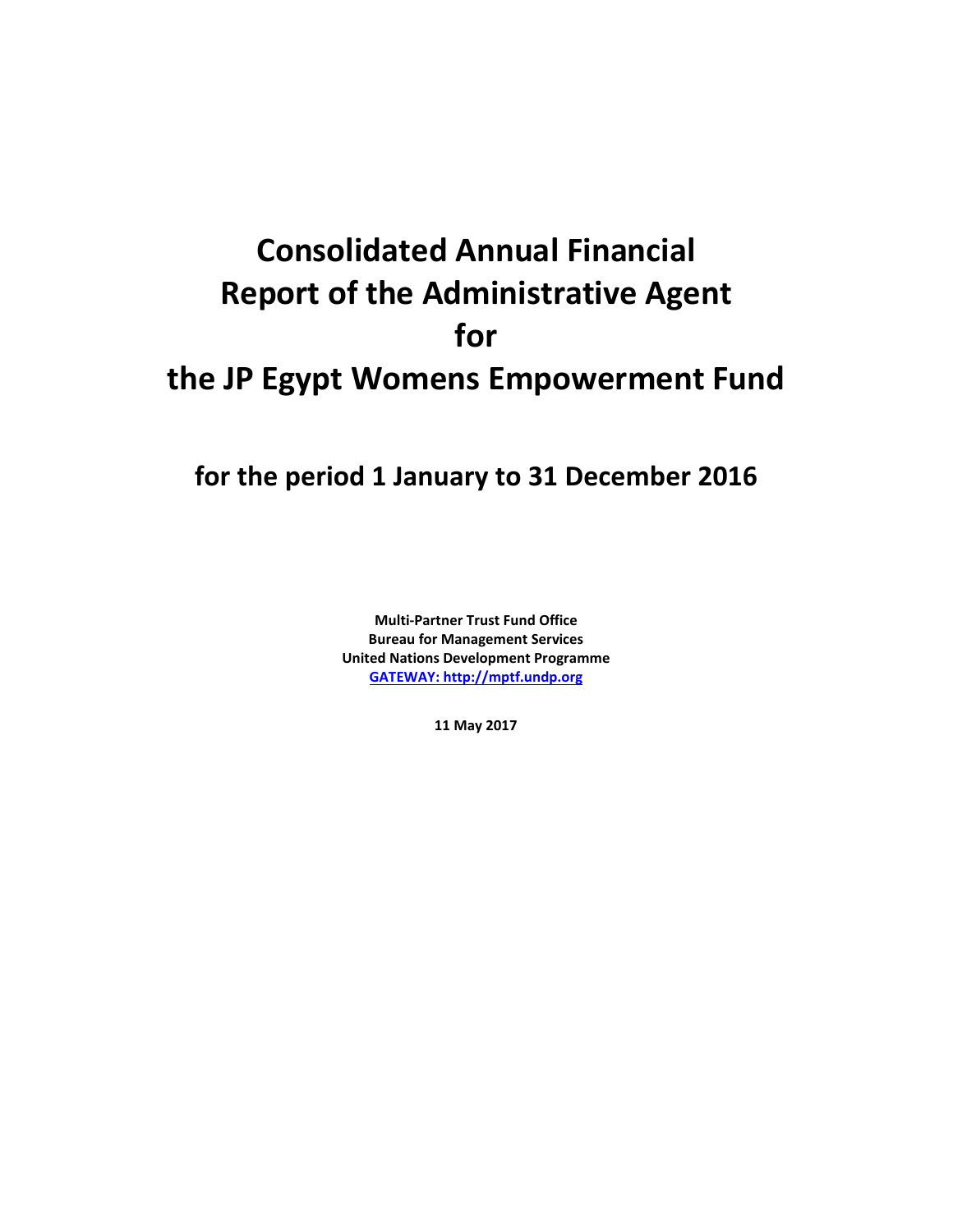JP EGYPT WOMENS EMPOWERMENT FUND CONSOLIDATED ANNUAL FINANCIAL REPORT **2016**

#### **PARTICIPATING ORGANIZATIONS CONTRIBUTORS**



United Nations Development Programme



United Nations Population Fund



UNWOMEN



SWEDISH INT'L DEVELOPMENT COOPERATION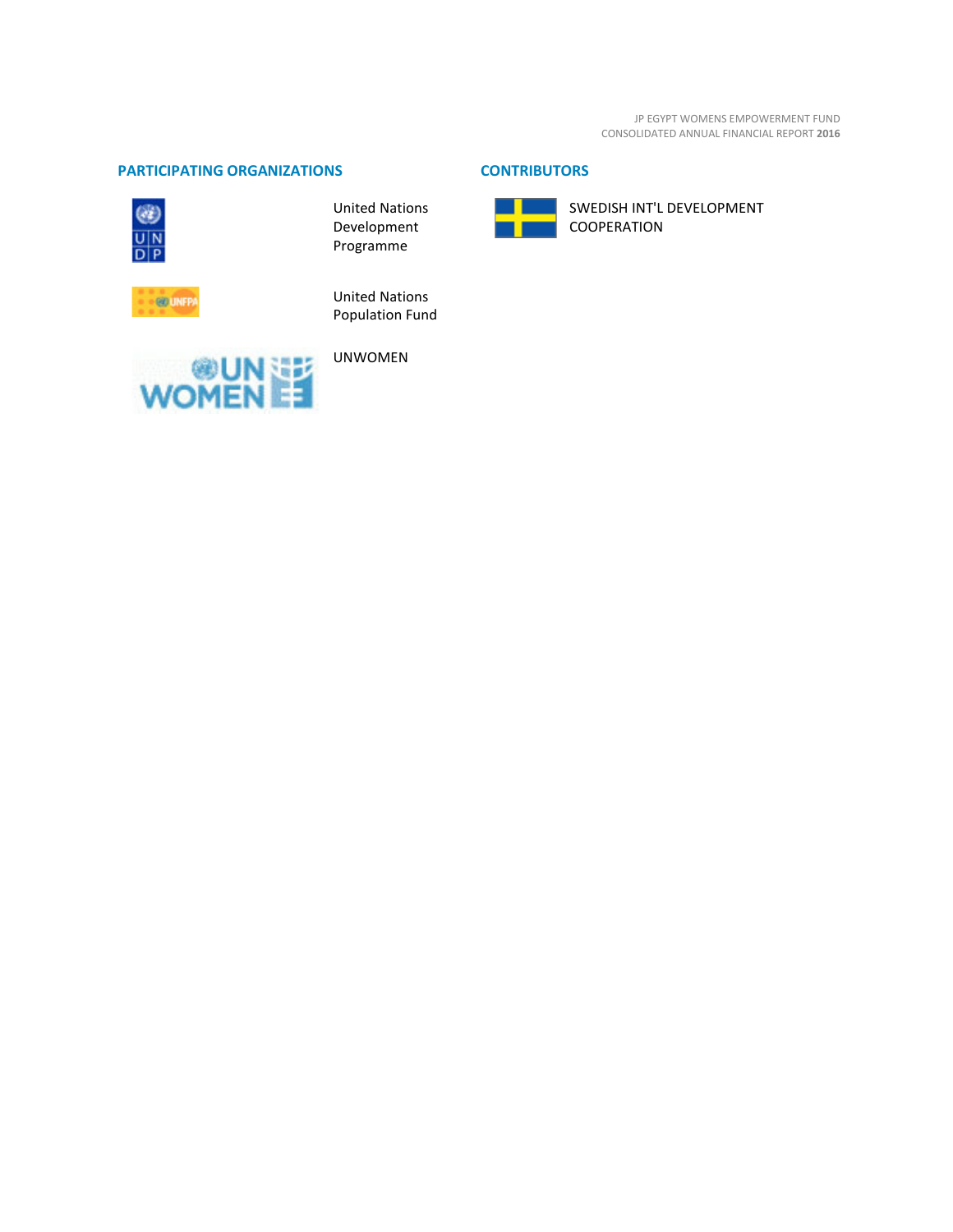#### **Allocation**

Amount approved by the Steering Committee for a project/programme.

#### **Approved Project/Programme**

A project/programme including budget, etc., that is approved by the Steering Committee for fund allocation purposes.

#### **Contributor Commitment**

Amount(s) committed by a donor to a Fund in a signed Standard Administrative Arrangement with the UNDP Multi-Partner Trust Fund Office (MPTF Office), in its capacity as the Administrative Agent. A commitment may be paid or pending payment.

#### **Contributor Deposit**

Cash deposit received by the MPTF Office for the Fund from a contributor in accordance with a signed Standard Administrative Arrangement.

#### **Delivery Rate**

The percentage of funds that have been utilized, calculated by comparing expenditures reported by a Participating Organization against the 'net funded amount'.

#### **Indirect Support Costs**

A general cost that cannot be directly related to any particular programme or activity of the Participating Organizations. UNDG policy establishes a fixed indirect cost rate of 7% of programmable costs.

#### **Net Funded Amount**

Amount transferred to a Participating Organization less any refunds transferred back to the MPTF Office by a Participating Organization.

#### **Participating Organization**

A UN Organization or other inter-governmental Organization that is an implementing partner in a Fund, as represented by signing a Memorandum of Understanding (MOU) with the MPTF Office for a particular Fund.

#### **Project Expenditure**

The sum of expenses and/or expenditure reported by all Participating Organizations for a Fund irrespective of which basis of accounting each Participating Organization follows for donor reporting.

#### **Project Financial Closure**

A project or programme is considered financially closed when all financial obligations of an operationally completed project or programme have been settled, and no further financial charges may be incurred.

#### **Project Operational Closure**

A project or programme is considered operationally closed when all programmatic activities for which Participating Organization(s) received funding have been completed.

#### **Project Start Date**

Date of transfer of first instalment from the MPTF Office to the Participating Organization.

#### **Total Approved Budget**

This represents the cumulative amount of allocations approved by the Steering Committee.

#### **US Dollar Amount**

The financial data in the report is recorded in US Dollars and due to rounding off of numbers, the totals may not add up.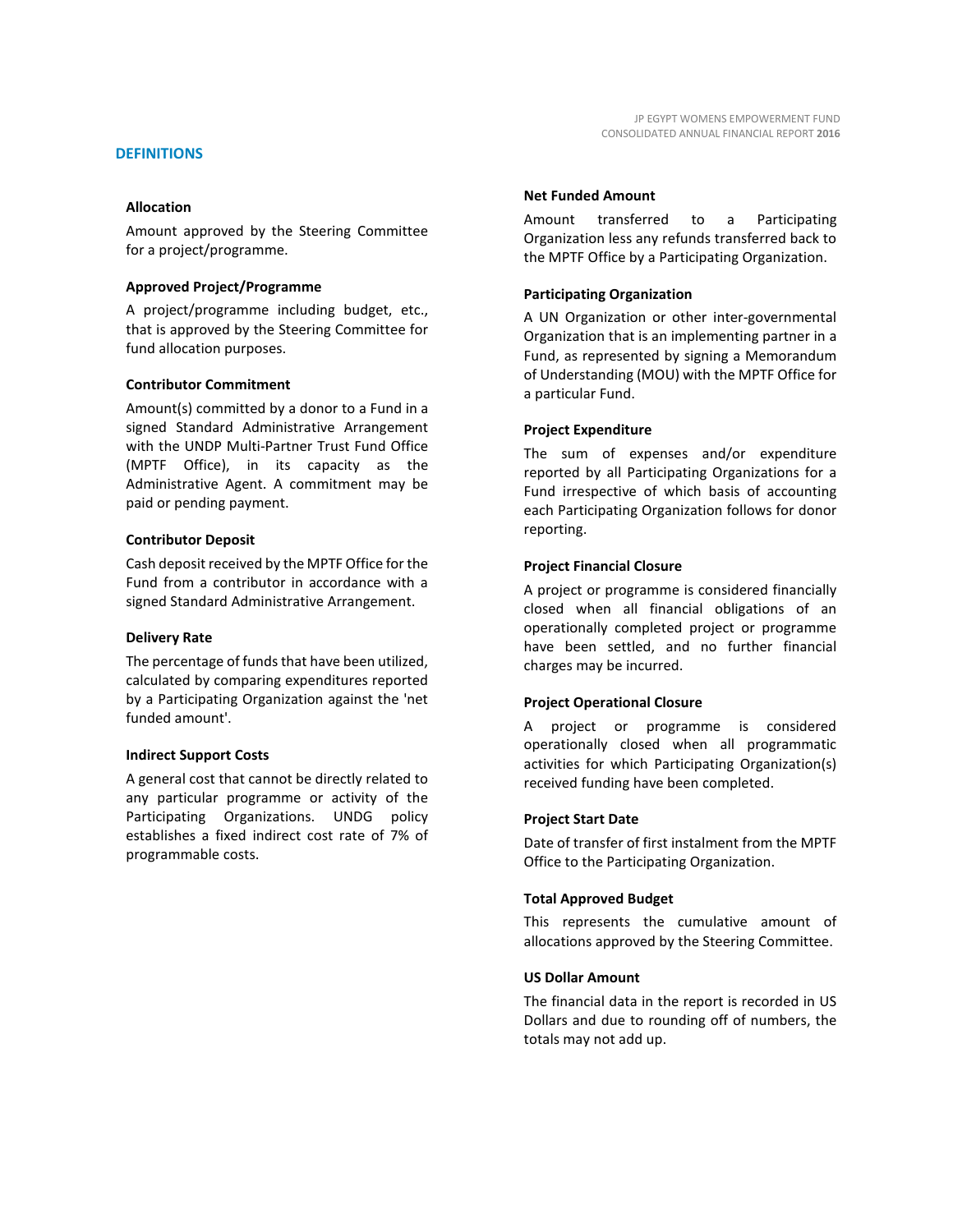#### **INTRODUCTION**

This Consolidated Annual Financial Report of the **JP Egypt Womens Empowerment Fund** is prepared by the United Nations Development Programme (UNDP) Multi-Partner Trust Fund Office (MPTF Office) in fulfillment of its obligations as Administrative Agent, as per the terms of Reference (TOR), the Memorandum of Understanding (MOU) signed between the UNDP MPTF Office and the Participating Organizations, and the Standard Administrative Arrangement (SAA) signed with contributors.

The MPTF Office, as Administrative Agent, is responsible for concluding an MOU with Participating Organizations and SAAs with contributors. It receives, administers and

manages contributions, and disburses these funds to the Participating Organizations. The Administrative Agent prepares and submits annual consolidated financial reports, as well as regular financial statements, for transmission to contributors.

This consolidated financial report covers the period 1 January to 31 December **2016** and provides financial data on progress made in the implementation of projects of the **JP Egypt Womens Empowerment Fund**. It is posted on the MPTF Office GATEWAY [\(http://mptf.undp.org/factsheet/fund/JEG00\)](http://mptf.undp.org/factsheet/fund/JEG00).

The financial data in the report is recorded in US Dollars and due to rounding off of numbers, the totals may not add up.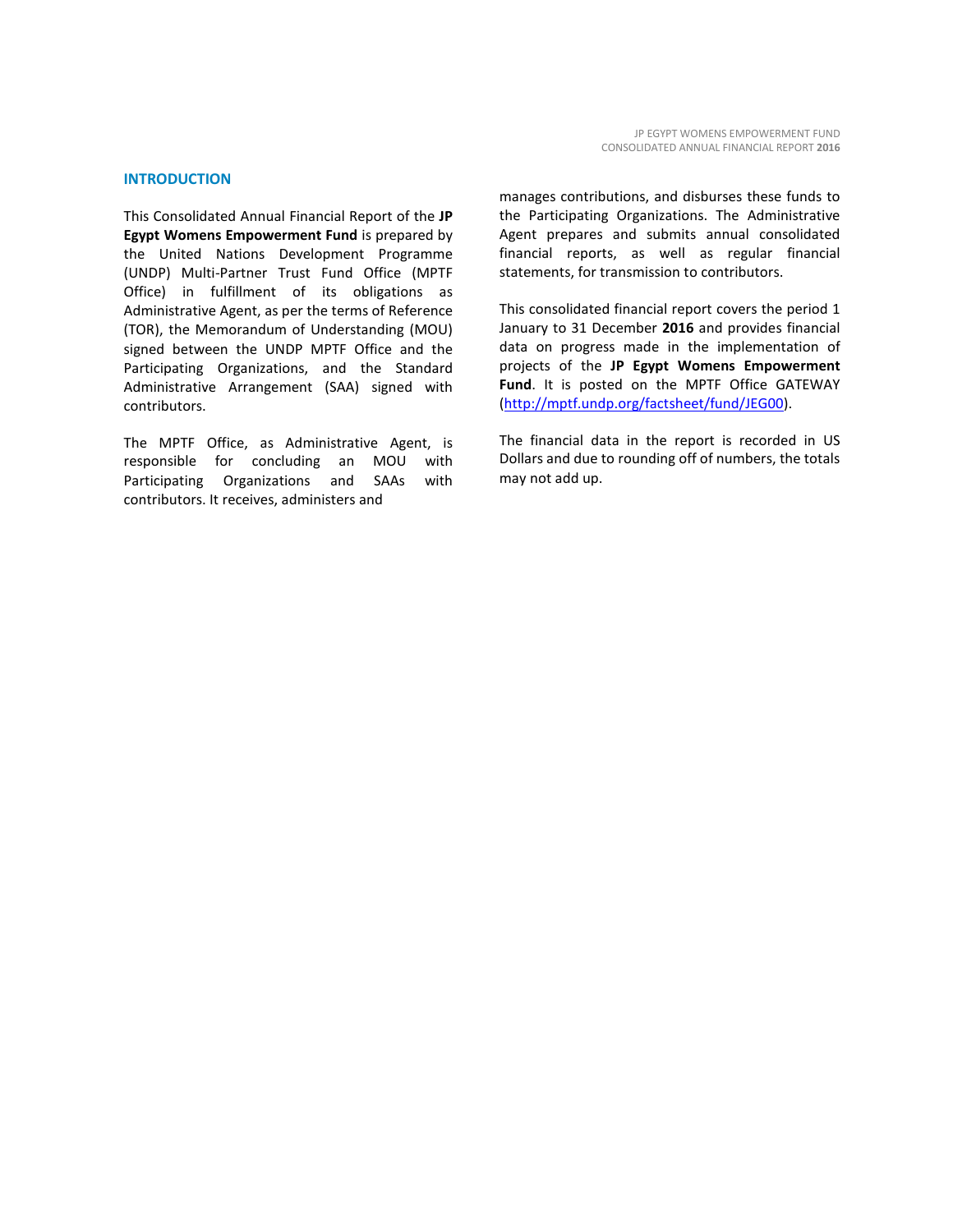#### **2016 FINANCIAL PERFORMANCE**

This chapter presents financial data and analysis of the **JP Egypt Womens Empowerment Fund** using the pass-through funding modality as of 31 December **2016**. Financial information for this Fund is also available on the MPTF Office GATEWAY, at the following

address: [http://mptf.undp.org/factsheet/fund/JEG00.](http://mptf.undp.org/factsheet/fund/JEG00)

#### **1. SOURCES AND USES OF FUNDS**

As of 31 December **2016**, **1** contributors deposited US\$ **6,433,179** in contributions and US\$ **5,259** was earned in interest.

The cumulative source of funds was US\$ 6,438,438 (see respectively, Tables 2 and 3). Of this amount, US\$ 5,158,057 has been net funded to 3 Participating Organizations, of which US\$ 4,635,447 has been reported as expenditure. The Administrative Agent fee has been charged at the approved rate of 1% on deposits and amounts to US\$ 64,332. Table 1 provides an overview of the overall sources, uses, and balance of the JP Egypt Womens Empowerment Fund as of 31 December 2016.

#### **Table 1. Financial Overview, as of 31 December 2016 (in US Dollars)**

|                                                           | <b>Annual 2015</b> | Annual 2016 | <b>Cumulative</b> |
|-----------------------------------------------------------|--------------------|-------------|-------------------|
| <b>Sources of Funds</b>                                   |                    |             |                   |
| Contributions from donors                                 | 1,308,656          | 1,222,943   | 6,433,179         |
| Fund Earned Interest and Investment Income                | 2,401              | 784         | 5,259             |
| Interest Income received from Participating Organizations |                    |             |                   |
| Refunds by Administrative Agent to Contributors           |                    |             |                   |
| Fund balance transferred to another MDTF                  |                    |             |                   |
| Other Income                                              |                    |             |                   |
| <b>Total: Sources of Funds</b>                            | 1,311,058          | 1,223,726   | 6,438,438         |
| <b>Use of Funds</b>                                       |                    |             |                   |
| <b>Transfers to Participating Organizations</b>           | 3,295,813          |             | 5,158,057         |
| Refunds received from Participating Organizations         |                    |             |                   |
| <b>Net Funded Amount</b>                                  | 3,295,813          |             | 5,158,057         |
| <b>Administrative Agent Fees</b>                          | 13,087             | 12,229      | 64,332            |
| Direct Costs: (Steering Committee, Secretariatetc.)       |                    |             |                   |
| <b>Bank Charges</b>                                       | 38                 | 29          | 174               |
| <b>Other Expenditures</b>                                 |                    |             |                   |
| <b>Total: Uses of Funds</b>                               | 3,308,937          | 12,259      | 5,222,563         |
| Change in Fund cash balance with Administrative Agent     | (1,997,880)        | 1,211,467   | 1,215,875         |
| Opening Fund balance (1 January)                          | 2,002,288          | 4,408       |                   |
| <b>Closing Fund balance (31 December)</b>                 | 4,408              | 1,215,875   | 1,215,875         |
| <b>Net Funded Amount</b>                                  | 3,295,813          |             | 5,158,057         |
| Participating Organizations' Expenditure                  | 2,294,858          | 1,395,841   | 4,635,447         |
| <b>Balance of Funds with Participating Organizations</b>  |                    |             | 522,610           |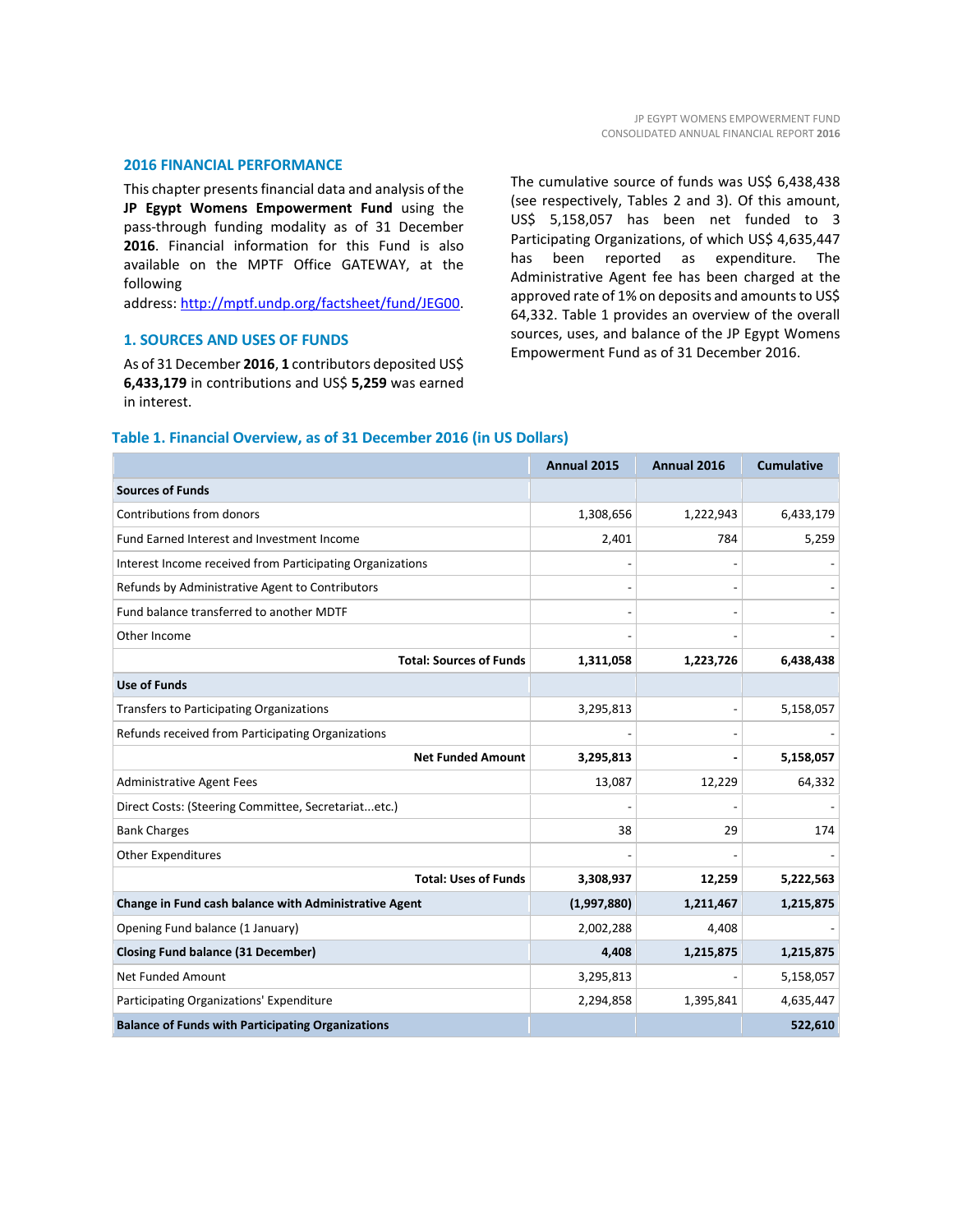#### **2. PARTNER CONTRIBUTIONS**

Table 2 provides information on cumulative contributions received from all contributors to this Fund as of 31 December **2016**.

The **JP Egypt Womens Empowerment Fund** is currently being financed by **1** contributors, as listed in the table below.

The table below includes commitments made up to 31 December **2016** through signed Standard Administrative Agreements, and deposits made through **2016**. It does not include commitments that were made to the fund beyond **2016**

#### **Table 2. Contributors' Commitments and Deposits, as of 31 December 2016 (in US Dollars)**

| <b>Contributors</b>                   | Total<br><b>Commitments</b> | <b>Prior Years</b><br>as of 31-Dec-2015<br><b>Deposits</b> | <b>Current Year</b><br>Jan-Dec-2016<br><b>Deposits</b> | <b>Total</b><br><b>Deposits</b> |
|---------------------------------------|-----------------------------|------------------------------------------------------------|--------------------------------------------------------|---------------------------------|
| SWEDISH INT'L DEVELOPMENT COOPERATION | 6,433,179                   | 5,210,236                                                  | 1,222,943                                              | 6,433,179                       |
| <b>Grand Total</b>                    | 6,433,179                   | 5,210,236                                                  | 1,222,943                                              | 6,433,179                       |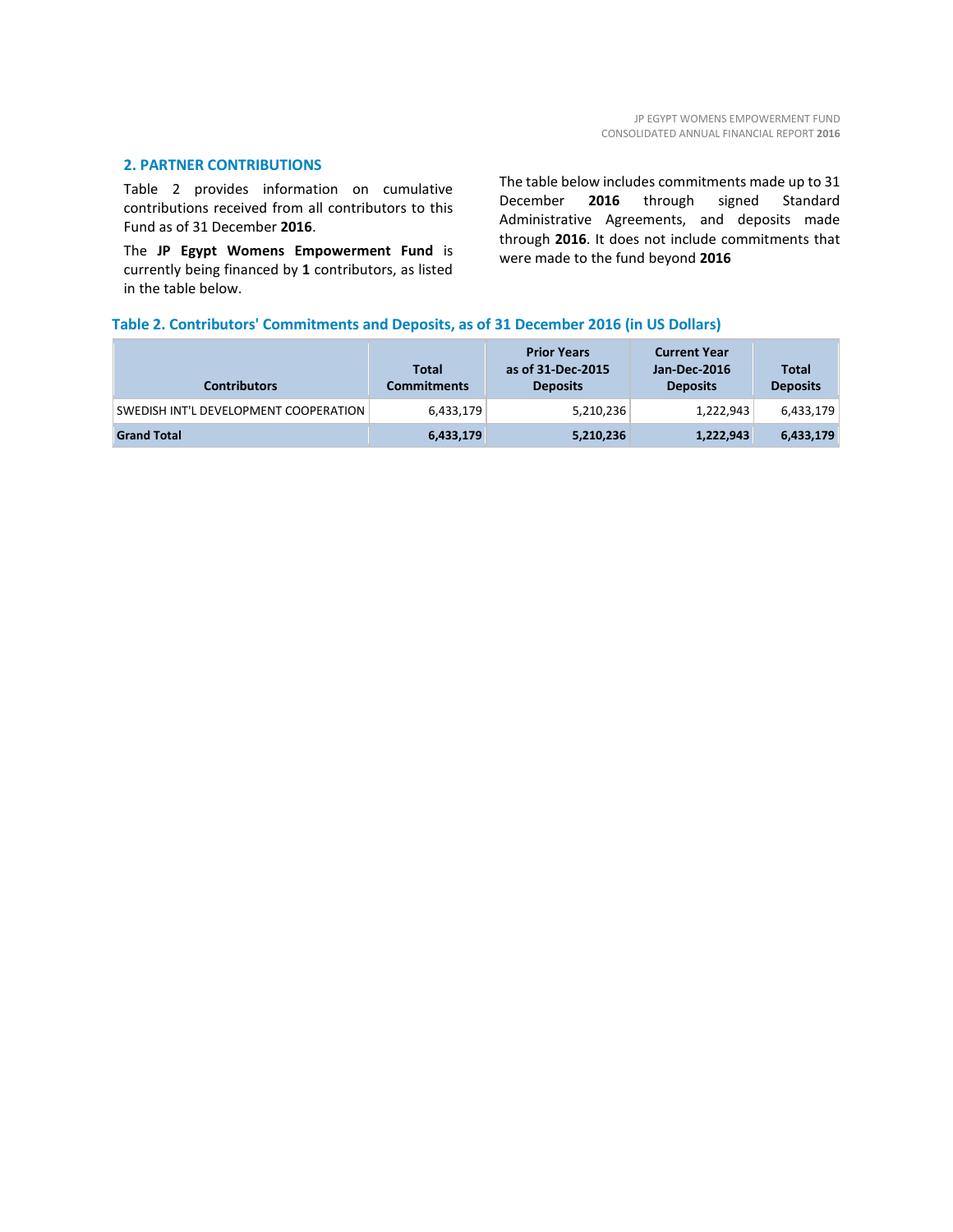#### **3. INTEREST EARNED**

Interest income is earned in two ways: 1) on the balance of funds held by the Administrative Agent (Fund earned interest), and 2) on the balance of funds held by the Participating Organizations (Agency earned interest) where their Financial Regulations and Rules allow return of interest to the AA.

As of 31 December **2016**, Fund earned interest amounts to US\$ **5,259**. Details are provided in the table below.

#### **Table 3. Sources of Interest and Investment Income, as of 31 December 2016 (in US Dollars)**

| <b>Interest Earned</b>                     | <b>Prior Years</b><br>as of 31-Dec-2015 | <b>Current Year</b><br>Jan-Dec-2016 | <b>Total</b> |
|--------------------------------------------|-----------------------------------------|-------------------------------------|--------------|
| <b>Administrative Agent</b>                |                                         |                                     |              |
| Fund Earned Interest and Investment Income | 4,476                                   | 784                                 | 5,259        |
| <b>Total: Fund Earned Interest</b>         | 4,476                                   | 784                                 | 5,259        |
| <b>Participating Organization</b>          |                                         |                                     |              |
| <b>Total: Agency earned interest</b>       |                                         |                                     |              |
| <b>Grand Total</b>                         | 4,476                                   | 784                                 | 5,259        |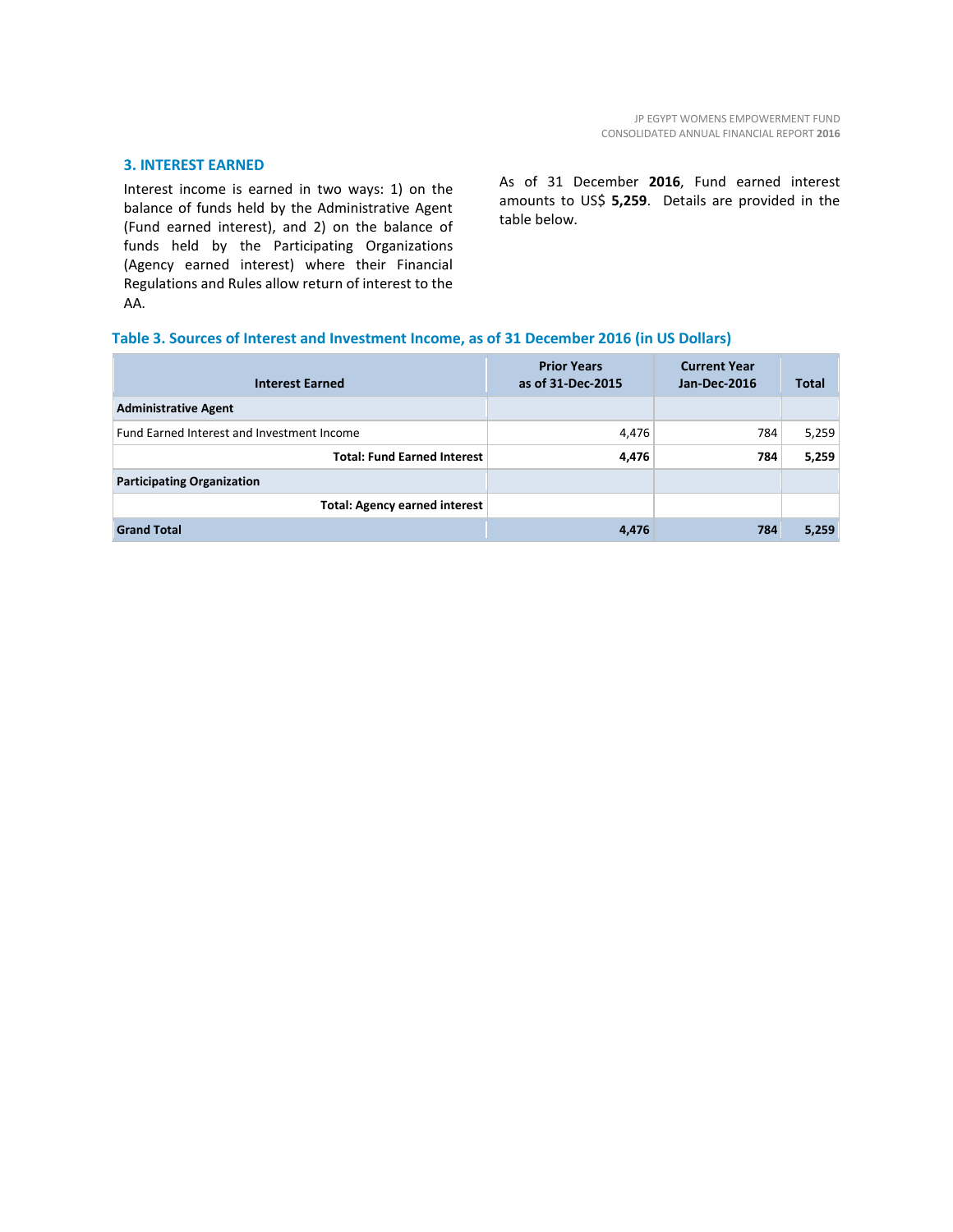#### **4. TRANSFER OF FUNDS**

Allocations to Participating Organizations are approved by the Steering Committee and disbursed by the Administrative Agent. As of 31 December **2016**, the AA has transferred US\$ **5,158,057** to **3** Participating Organizations (see list below).

#### **4.1 TRANSFER BY PARTICIPATING ORGANIZATION**

Table 4 provides additional information on the refunds received by the MPTF Office, and the net funded amount for each of the Participating Organizations.

### **Table 4. Transfer, Refund, and Net Funded Amount by Participating Organization, as of 31 December 2016 (in US Dollars)**

| Participating<br><b>Organization</b> | Prior Years as of 31-Dec-2015 |                |                   | <b>Current Year Jan-Dec-2016</b> |                |                   | <b>Total</b>     |                |                   |
|--------------------------------------|-------------------------------|----------------|-------------------|----------------------------------|----------------|-------------------|------------------|----------------|-------------------|
|                                      | <b>Transfers</b>              | <b>Refunds</b> | <b>Net Funded</b> | <b>Transfers</b>                 | <b>Refunds</b> | <b>Net Funded</b> | <b>Transfers</b> | <b>Refunds</b> | <b>Net Funded</b> |
| <b>UNDP</b>                          | 2,819,647                     |                | 2,819,647         |                                  |                |                   | 2,819,647        |                | 2,819,647         |
| <b>UNFPA</b>                         | 1,118,371                     |                | 1,118,371         |                                  |                |                   | 1,118,371        |                | 1,118,371         |
| <b>UNWOMEN</b>                       | 1,220,039                     |                | 1,220,039         |                                  |                |                   | 1,220,039        |                | 1,220,039         |
| <b>Grand Total</b>                   | 5,158,057                     |                | 5,158,057         |                                  |                |                   | 5,158,057        |                | 5,158,057         |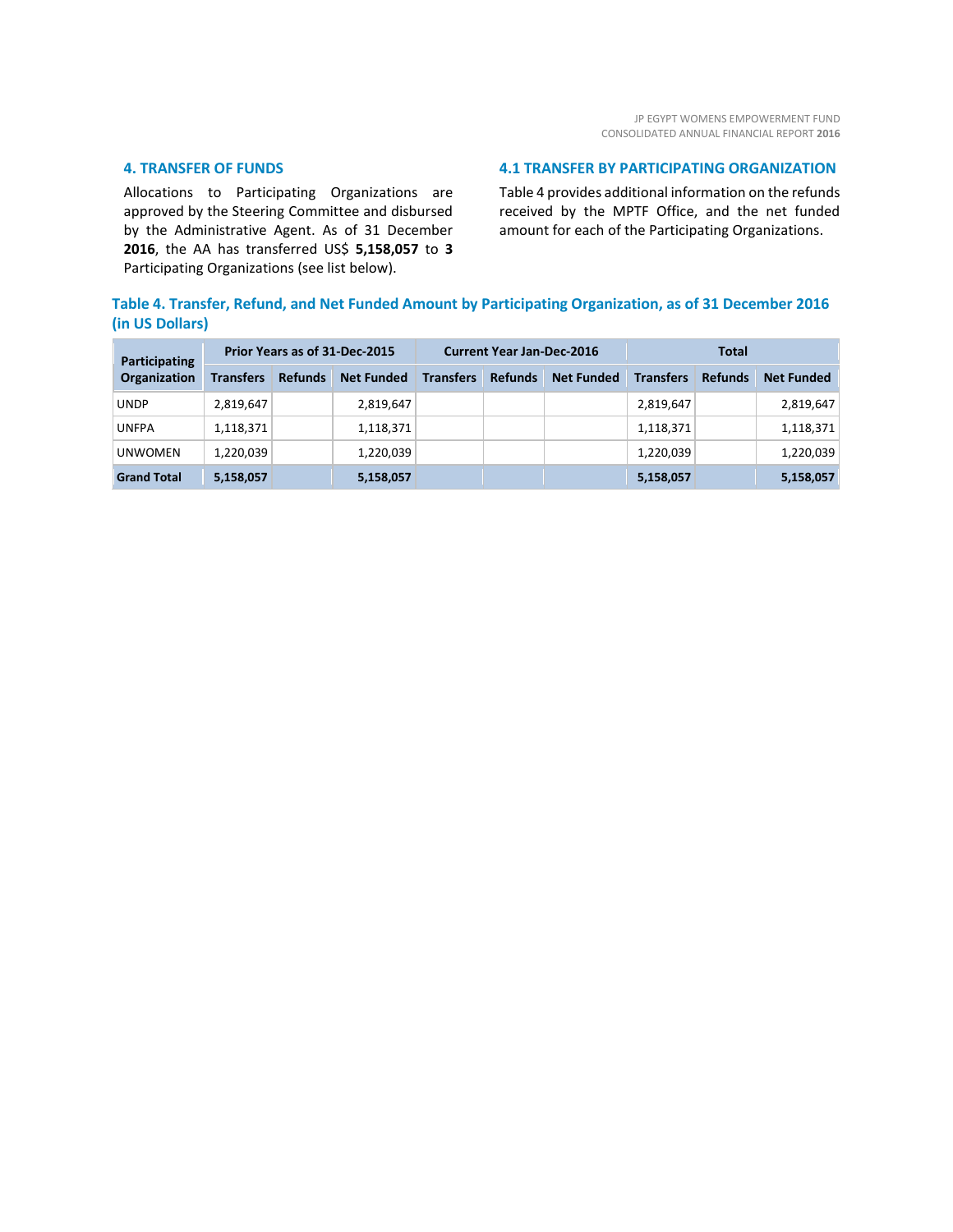#### **5. EXPENDITURE AND FINANCIAL DELIVERY RATES**

All final expenditures reported for the year **2016** were submitted by the Headquarters of the Participating Organizations. These were consolidated by the MPTF Office.

Project expenditures are incurred and monitored by each Participating Organization, and are reported as per the agreed upon categories for inter-agency harmonized reporting. The reported expenditures were submitted via the MPTF Office's online expenditure reporting tool. The **2016** expenditure data has been posted on the MPTF Office GATEWAY at [http://mptf.undp.org/factsheet/fund/JEG00.](http://mptf.undp.org/factsheet/fund/JEG00) 

#### **5.1 EXPENDITURE REPORTED BY PARTICIPATING ORGANIZATION**

In **2016**, US\$ was net funded to Participating Organizations, and US\$ **1,395,841** was reported in expenditure.

As shown in table below, the cumulative net funded amount is US\$ **5,158,057** and cumulative expenditures reported by the Participating Organizations amount to US\$ **4,635,447**. This equates to an overall Fund expenditure delivery rate of **90** percent.

#### **Table 5. Net Funded Amount, Reported Expenditure, and Financial Delivery by Participating Organization, as of 31 December 2016 (in US Dollars)**

|                                      |                           |                                    | <b>Expenditure</b>                      |                                            |                   |                           |
|--------------------------------------|---------------------------|------------------------------------|-----------------------------------------|--------------------------------------------|-------------------|---------------------------|
| Participating<br><b>Organization</b> | Approved<br><b>Amount</b> | <b>Net Funded</b><br><b>Amount</b> | <b>Prior Years</b><br>as of 31-Dec-2015 | <b>Current Year</b><br><b>Jan-Dec-2016</b> | <b>Cumulative</b> | <b>Delivery Rate</b><br>% |
| <b>UNDP</b>                          | 2,819,647                 | 2,819,647                          | 1,821,724                               | 621,986                                    | 2,443,710         | 86.67                     |
| <b>UNFPA</b>                         | 1,118,371                 | 1,118,371                          | 651,633                                 | 402,779                                    | 1,054,412         | 94.28                     |
| <b>UNWOMEN</b>                       | 1,220,039                 | 1,220,039                          | 766,249                                 | 371.075                                    | 1,137,325         | 93.22                     |
| <b>Grand Total</b>                   | 5,158,057                 | 5,158,057                          | 3,239,606                               | 1,395,841                                  | 4,635,447         | 89.87                     |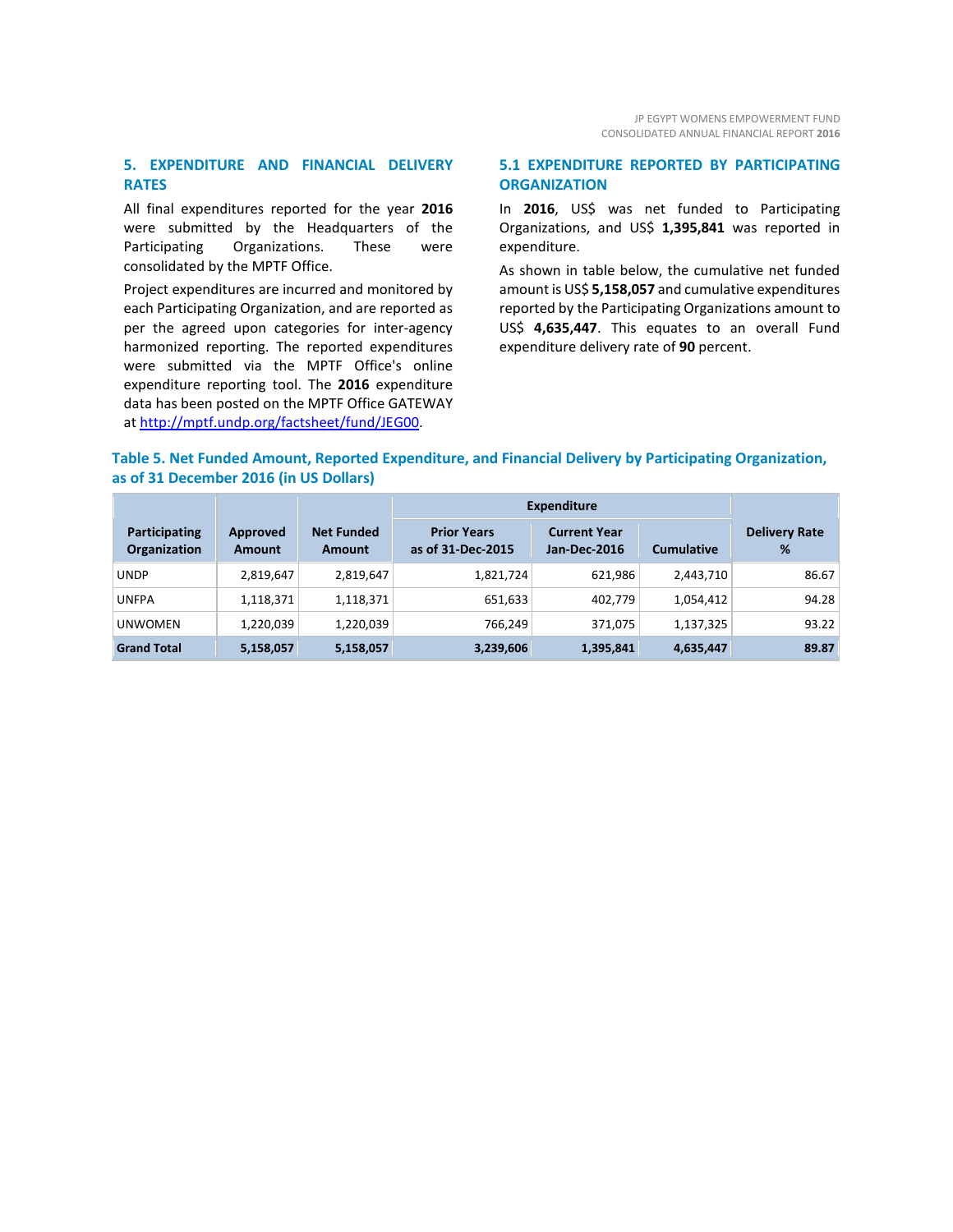#### **5.4 EXPENDITURE REPORTED BY CATEGORY**

Project expenditures are incurred and monitored by each Participating Organization and are reported as per the agreed categories for inter-agency harmonized reporting. In 2006 the UN Development Group (UNDG) established six categories against which UN entities must report inter-agency project expenditures, which were subsequently modified in 2012 by the UN Chief Executive Board (CEB) as a result of IPSAS adoption to comprise eight categories.

Table 7 reflects expenditure reported in the UNDG/CEB expense categories.

- 1. Staff and personnel costs
- 2. Supplies, commodities and materials
- 3. Equipment, vehicles, furniture and depreciation
- 4. Contractual services
- 5. Travel
- 6. Transfers and grants
- 7. General operating expenses
- 8. Indirect costs

\_\_\_\_\_\_\_\_\_\_\_\_\_\_\_\_\_\_\_\_\_\_

#### **Table 6. Expenditure by UNDG Budget Category, as of 31 December 2016 (in US Dollars)**

|                                           | <b>Expenditure</b>                      |                                     |              |                                                     |
|-------------------------------------------|-----------------------------------------|-------------------------------------|--------------|-----------------------------------------------------|
| Category                                  | <b>Prior Years</b><br>as of 31-Dec-2015 | <b>Current Year</b><br>Jan-Dec-2016 | <b>Total</b> | <b>Percentage of Total</b><br><b>Programme Cost</b> |
| Staff & Personnel Cost (New)              | 21,704                                  | 16,668                              | 38,371       | 0.89                                                |
| Suppl, Comm, Materials (New)              | 35,626                                  | 32,977                              | 68,603       | 1.58                                                |
| Equip, Veh, Furn, Depn (New)              | 48,929                                  | 15,866                              | 64,796       | 1.50                                                |
| Contractual Services (New)                | 1,488,810                               | 813,341                             | 2,302,151    | 53.18                                               |
| Travel (New)                              | 160,074                                 | 28,748                              | 188,822      | 4.36                                                |
| Transfers and Grants (New)                | 140,263                                 | 19,809                              | 160,072      | 3.70                                                |
| <b>General Operating (New)</b>            | 1,103,054                               | 403,351                             | 1,506,406    | 34.80                                               |
| <b>Programme Costs Total</b>              | 2,998,460                               | 1,330,761                           | 4,329,221    | 100.00                                              |
| <sup>1</sup> Indirect Support Costs Total | 241,146                                 | 65,080                              | 306,226      | 7.07                                                |
| <b>Total</b>                              | 3,239,606                               | 1,395,841                           | 4,635,447    |                                                     |

**<sup>1</sup> Indirect Support Costs** charged by Participating Organization, based on their financial regulations, can be deducted upfront or at a later stage during implementation. The percentage may therefore appear to exceed the 7% agreed-upon for on-going projects. Once projects are financially closed, this number is not to exceed 7%.